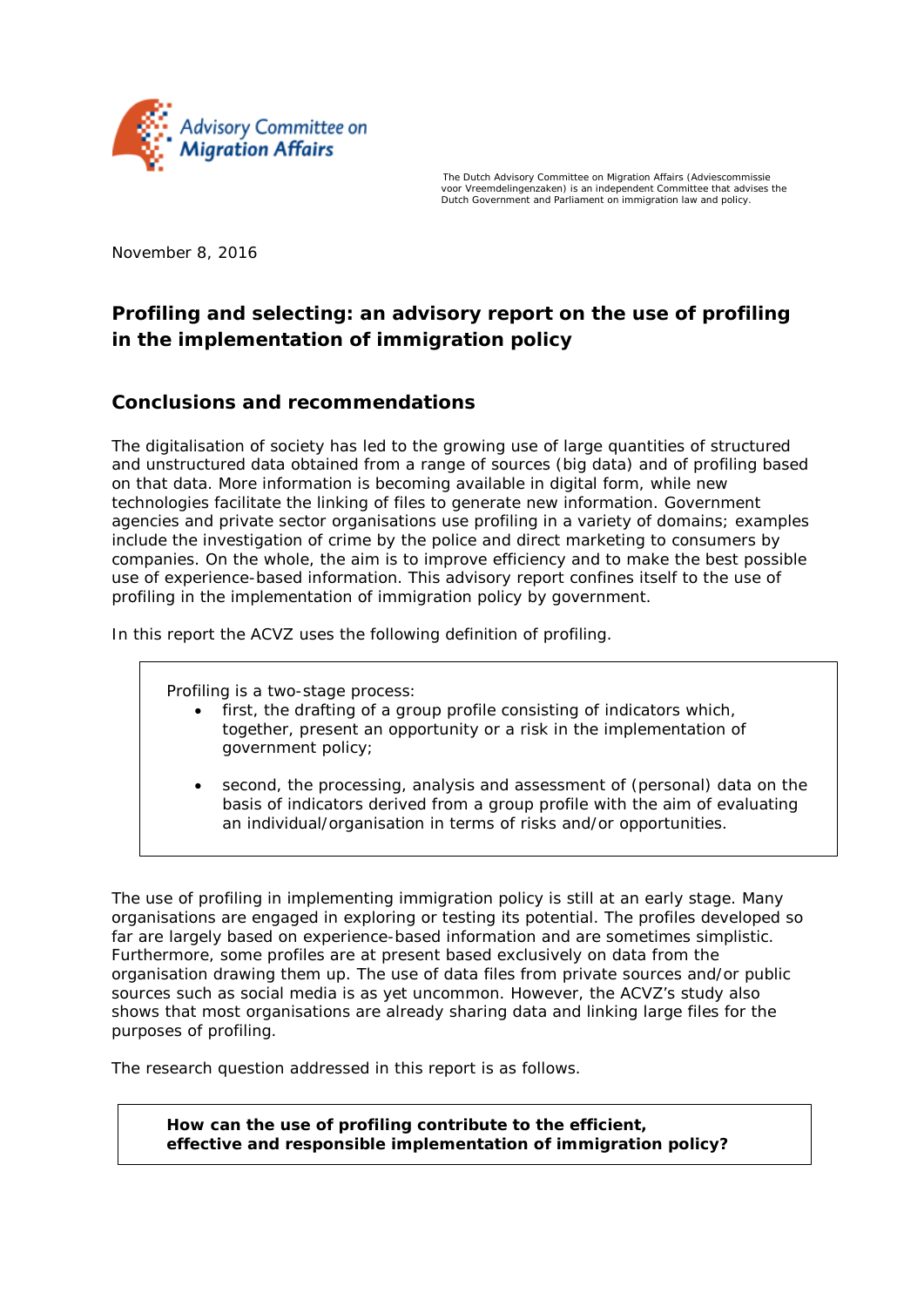In the ACVZ's view, technological developments in the field of data collection and analysis make it inevitable that, in the future, government will make increasing use of big data techniques on which profiling will more and more frequently be based. The same applies to the organisations responsible for implementing immigration policy.

On the basis of the study, the ACVZ argues that it is essential to develop a clear and future-proof framework in which the use of profiles in immigration policy is subject to adequate safeguards.

## **The ACVZ would make the following recommendations**

The study shows that all the organisations surveyed meet the requirement that they process personal data on the basis of legislation and in the execution of a public-law task. They are furthermore aware of the importance of careful procedure and they respect the prohibition on automated decision-making. But there is usually no clear statutory basis for the exchange and linkage of files containing personal data and the use of profiles. The fact that many use voluntary agreements and supplementary rules is not a solution to this problem. The first recommendation therefore reads as follows.

*1) Ensure there is an explicit statutory basis for the exchange and linkage of data files and the use of profiles; make sure that profiling is only employed if the requisite legal safeguards, such as the principle of non-discrimination, the criteria of necessity and proportionality, and the presence of independent supervision, have been met.* 

The study further shows that organisations in the immigration system that use profiling have not yet or not yet fully introduced the appropriate working methods. In some cases, indicators have not been precisely defined, in others cooperation between the department responsible for analysis and operational staff is lacking. Adequate monitoring and evaluation are not always in place. In all the profiles studied, there was no regular comparison with random samples; as a result, the consequences of working with profiles are not sufficiently clear.

It is not wise to make use of profiles if the associated range of instruments has not been deployed or insufficiently deployed, since this means the general requirements set by legislation with regard to lawfulness, necessity, due care, transparency, purpose limitation and non-discrimination have not been met. As a result, the ACVZ would make the following recommendations.

## *2) Improve the quality of profile application by using a profile only if:*

- *a privacy impact assessment has been conducted in which the following question has been adequately answered: does the use of the profile meet the requirements with regard to lawfulness, necessity, due care, transparency, purpose limitation, nondiscrimination and non-stigmatisation?*
- *the profile has been tested before use;*
- *feedback of results is guaranteed;*
- *the results of using the profile are compared with random samples;*
- *an adequate monitoring and evaluation system is in place;*
- *steps have been taken to ensure that the question of whether the costs outweigh the benefits is addressed in evaluations.*
- *3) If feedback, monitoring and evaluation do not show that a profile indicator has added value and/or is still adequate, refine or remove the indicator.*

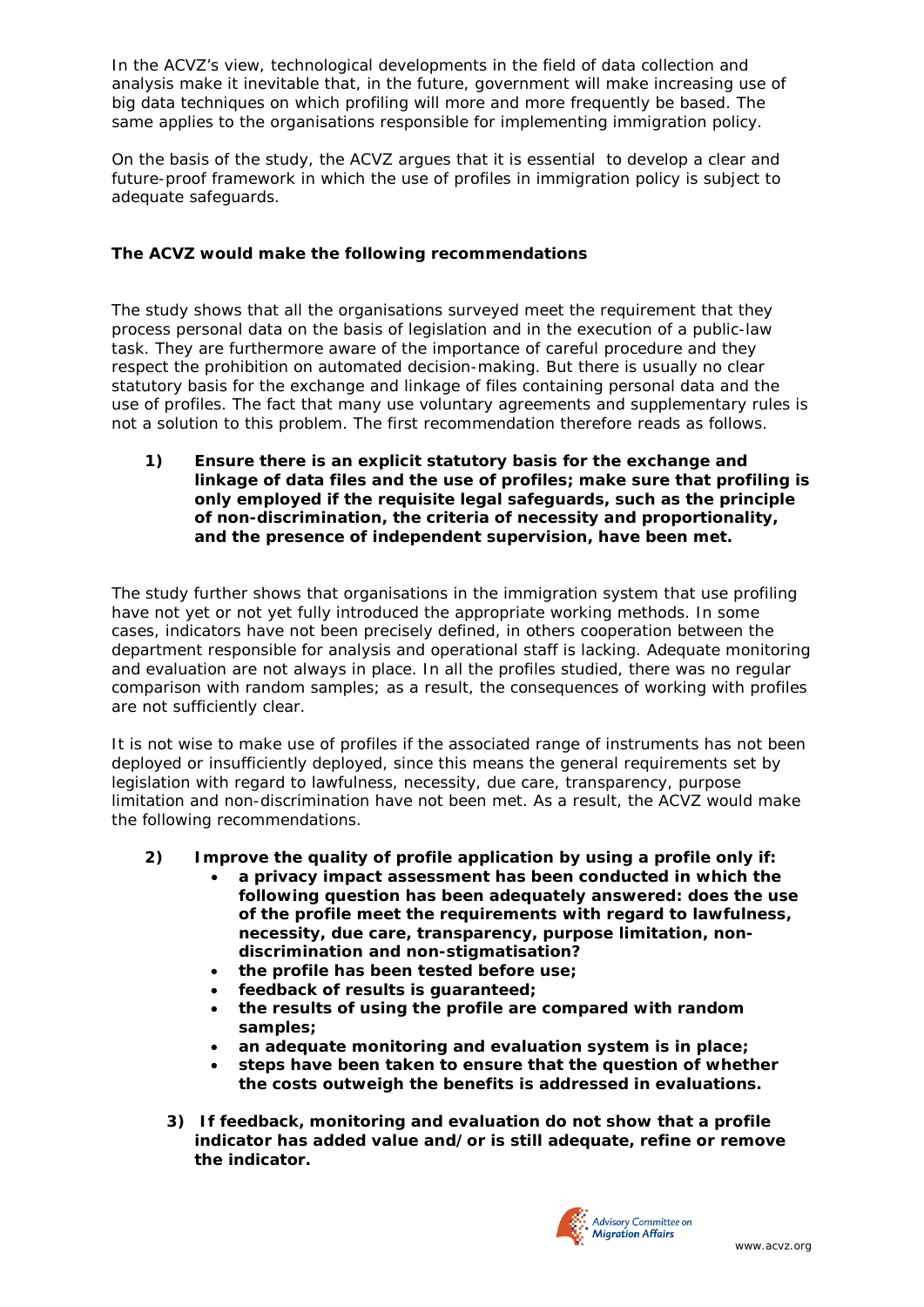It is not always clear to the immigration-system organisations surveyed by the ACVZ what privacy protection and non-discrimination standards have to be met. Partners in the system would like more cooperation in the interests of efficiency and effectiveness, but regard the procedures for the mutual exchange of data as cumbersome. This leads to the following recommendations.

- *4) Invest in legal expertise in the field of data processing within each organisation.*
- *5) Continue to pursue efforts to clarify and simplify the legal parameters for implementing organisations and interested parties. A good example is the 'privacy policy framework' for policy processes at the Ministry of Security and Justice.*
- *6) Include in the study currently being conducted into how to formalise cooperation in the field of intelligence-led operations the option of concentrating legal expertise on data protection, and assessment of whether the requirements for use of data have been met in a shared service centre for all organisations in the immigration system.*

The study further reveals that the use of profiling in the immigration system is not accompanied by sufficient investment in the appropriate expertise and staffing capacity; this undermines its effectiveness. Differences in priority-setting in the tasks performed by the partners in the system can similarly hamper effectiveness. The study also shows that the negative aspects and risks receive more attention in profiling applications than positive aspects and opportunities. The ACVZ would therefore make the following recommendations.

- *7) If the choice is made to adopt intelligence-led working, including profiling, roll out the new method of operation throughout the organisation. Invest in expertise and capacity in the field of data analysis and data protection. Maintain a focus on the sharing and circulation of information within the organisation. Provide information about the usefulness of and necessity for feedback of results within the organisation.*
- *8) Give greater prominence to system-wide goals in the results-based accountability of the partners in the immigration system.*
- *9) Focus more on profiling promising applications and speedy processing (taking into account the conditions governing automated decisionmaking laid down in legislation).*

Generally speaking, the immigration system is still insufficiently transparent concerning the use of profiling and the sources of information consulted. The responsible bodies in the system have a tendency to broaden the aims of data processing. This conclusion leads to the following recommendations.

- *10) Increase transparency concerning the use of profiling by establishing system-wide transparency guidelines. Give an insight into the sources of information used for profiling and the indicators, provided this is not detrimental to the effectiveness of profiling.*
- *11) Respect the principle of purpose limitation in data processing. If necessary, ensure that a new statutory basis for other purposes is created. Each time a data set is expanded, check whether this is necessary.*